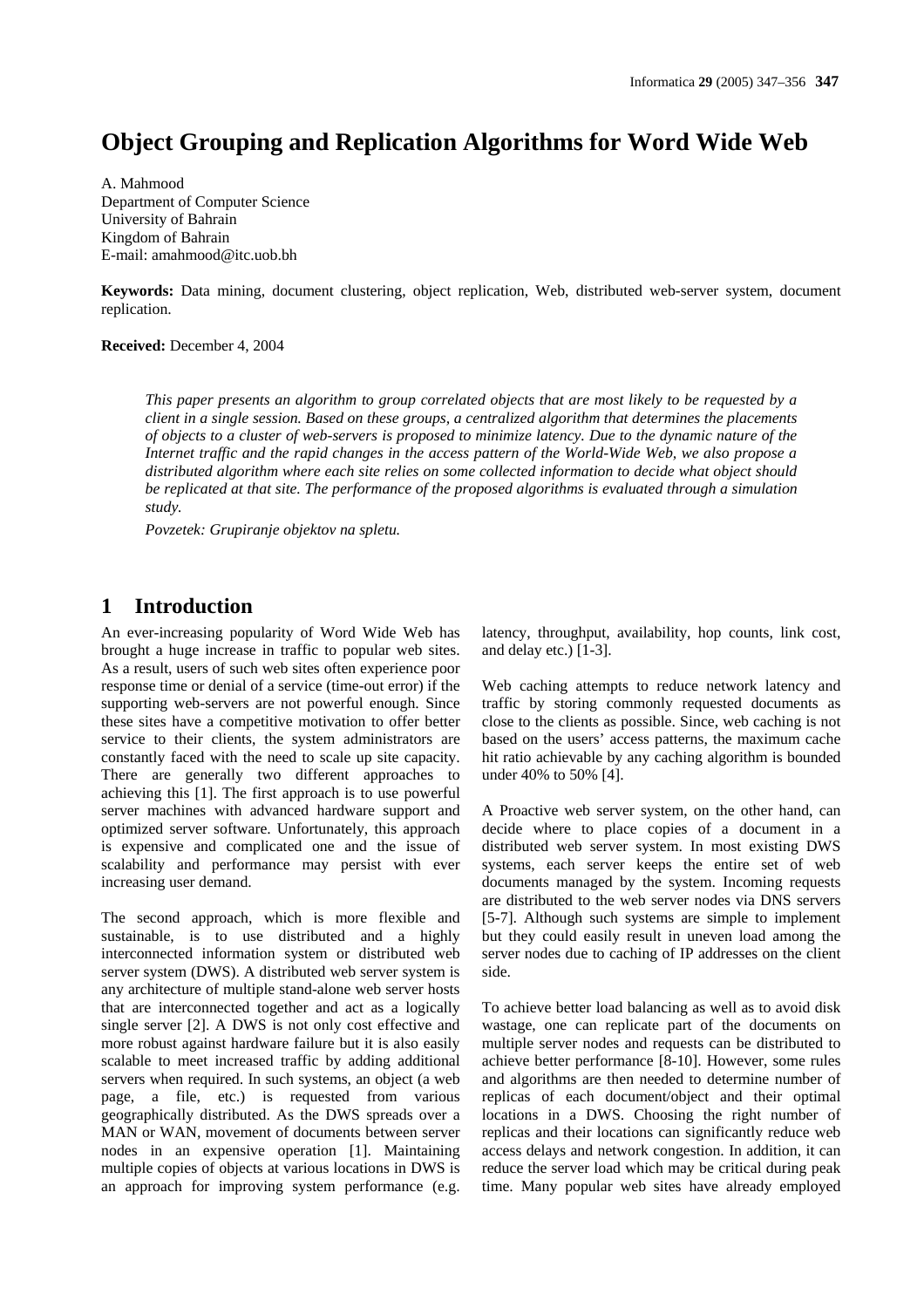replicated server approach which reflects upon the popularity of this method [11].

Choosing the right number of replicas and their location is a non-trivial and non-intuitive exercise. It has been shown that deciding how many replicas to create and where to place them to meat a performance goal is an NP-hard problem [12,13]. Therefore, all the replica placement approaches proposed in the literature are heuristics that are designed for certain systems and work loads.

This paper proposes a suit of algorithms for replica placement in a Web environment. The first two algorithms are centralized in nature and third is a distributed one. For distribution of requests, we take into account site proximity and access cost. A detailed formulation of the cost models and constraints is presented. Since most of the requests in web environment are read requests, our formulation is in the context of read-only requests.

The rest of the paper is organized as follow: Section 2 reviews some existing work related to object replication in the web. Section 3 describes the system model, centralized and distributed replications models and the cost function. Section 4 presents an algorithm to cluster highly correlated objects in a web environment. Section 5 presents a centralized and a distributed algorithm for object replication. Section 6 presents the simulation results and section 7 concludes the paper.

## **2 Related Work**

The problem of replica placement in communication networks have been extensively studied in the area of file allocation problem (FAP) [14,15] and distributed database allocation problem (DAP) [16,17]. Both FAP and DAP are modeled as a 0-1 optimization problem and solved using various heuristics, such as knapsack solution [18], branch-and-bound [19], and network flow algorithms [20]. An outdated but useful survey of work related to FAP can be found in [14]. Most of the previous work on FAP and DAP is based on the assumption that access patterns are known a priori and remain unchanged. Some solutions for dynamic environment were also proposed [21-23]. Kwok et al. [24] and Bisdikian Patel [25] studied the data allocation problem in multimedia database systems and video server systems, respectively. Many proposed algorithms in this area try to reduce the volume of data transferred in processing a given set of queries.

Another important data replication problem exists in Content Delivery Networks (CDN). Unlike FAP and DAP, in a CDN, a unit of replication/allocation is the set of documents in a website that has registered for some global web hosting service. In [26], the replica placement problem in CDN is formulated as an uncapacitated minimum *K*-median problem. In [27], different heuristics were proposed based on this *K*-median formulation to

reduce network bandwidth consumption. The authors of [28] take storage constraint into consideration and reduce the knapsack problem to replica placement problem in CDNs. Li [11] proposed a suit of algorithms for determining the location of replica servers within a network. The objective of this paper is not to determine the placement of objects themselves but to determine the locations of multiple servers within a network such that the product of distance between nodes and the traffic traversing the path is minimized.

Wolfson et al. [29] proposed an adaptive data replication algorithm which can dynamically replicate objects to minimize the network traffic due to "read" and "write" operations. The proposed algorithm works on a logical tree structure and requires that communication traverses along the paths of the tree. They showed that the dynamic replication leads to convergence of the set of nodes that replicate the object. It, however, does not consider the issue of multiple object replications. Further, given that most objects in the Internet do not require "write" operation, the cost function based on "read" and "write" operations might not be ideal for such an environment.

Bestavros [30] considered the problem of replicating contents of multiple web sites at a given location. The problem was formulated as a constraint-maximization problem and the solution was obtained using Lagrange multiplier theorem. However, the solution does not address the issue of selecting multiple locations through the network to do replication. In [31], the authors have studied the page migration problem and presented a deterministic algorithm for deciding on where to migrate pages in order to minimize its access and migration costs. This study, however, deals only with page migration assuming that the network has *k* copies of a page. In addition, it does not address the problem of adding and deleting replicas to the system and presents no special algorithm for replica selection. It only assumes that the reads are done only from the nearest replica.

Tensakhti et al. [13] present two greedy algorithms, a static and a dynamic one, for replicating objects in a network of web servers arranged in a tree-like structure. The static algorithm assumes that there is a central server that has a copy of each object and then a central node determines the number and location of replication to minimize a cost function. The dynamic version of the algorithm relies on the usage statistics collected at each server node. A test is performed periodically at each site holding replicas to decide whether there should be any deletion of existing replicas, creation of new replicas, or migration of existing replicas. Optimal place of replica in trees has also been studied by Kalpakis at el. [3]. They considered the problem of placing copies of objects in a tree network in order to minimize the cost of serving read and write requests to objects when the tree nodes have limited storage and the number of copies permitted is limited. They proposed a dynamic programming algorithm for finding optimal placement of replicas.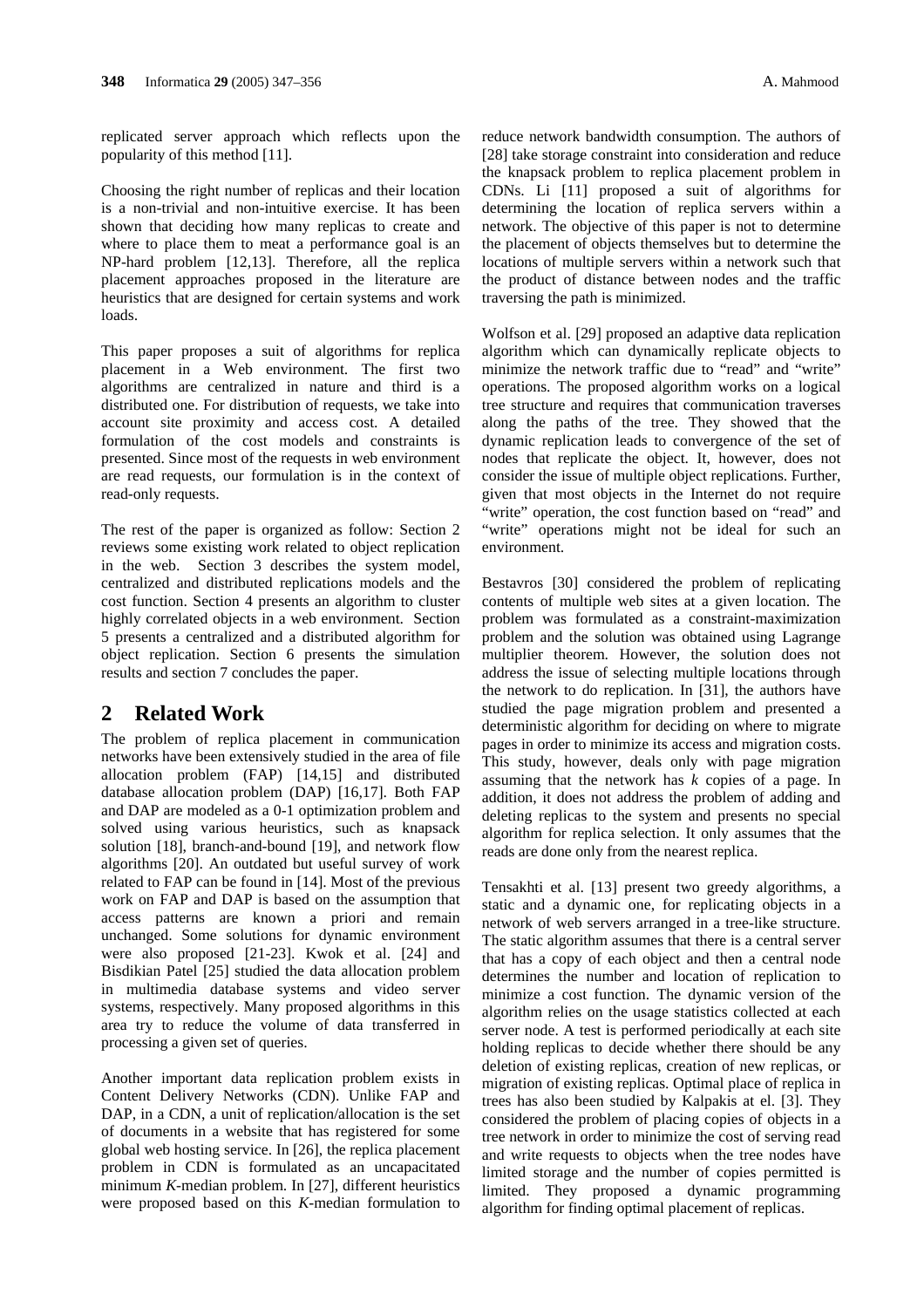The problem of documents replication in extendable geographically distributed web server systems is addressed by Zhuo et al [1]. They proposed four heuristics to determine the placement of replica in a network. In addition, they presented an algorithm that determines the number of copies of each documents to be replicated depending on its usage and size. In [32] the authors also proposed to replicate a group of related documents as a unit instead of treating each document as a replication unit. They also presented an algorithm to determine the group of documents that have high cohesion, that is, they are generally accessed together by a client in a single session.

Xu el al. [33] discussed the problems of replication proxy placement in a tree and data replication placement on the installed proxies given that maximum *M* proxies are allowed. The authors proposed algorithms to find number of proxies needed, where to install them and the placement of replicas on the installed proxies to minimize the total data transfer cost in the network. Karlsson et al. [34] developed a common framework for the evaluation of replica placement algorithms.

Heddaya and Mirdad [35] have presented a dynamic replication protocol for the web, referred to as the Web Wave. It is a distributed protocol that places cache copies of immutable documents on the routing tree that connects the cached documents home site to its clients, thus enabling requests to stumble on cache copies *en route* to the home site. This algorithm, however, burdens the routers with the task of maintaining replica locations and interpreting requests for Web objects. Sayal el al. [36] have proposed selection algorithms for replicated Web sites, which allow clients to select one of the replicated sites which is close to them. However, they do not address the replica placement problem itself. In [37], the author has surveyed distributed data management problems including distributed paging, file allocation, and file migration.

### **3 The System Models**

A replicated Web consists of many sites interconnected by a communication network. A unit of data to be replicated is referred as an object. Objects are replicated on a number of sites. The objects are managed by a group of processes called replicas, executing at replica sites. We assume that the network topology can be represented by a graph  $G(V, E)$ , in which  $N = |V|$  is the number of nodes or vertices, and  $|E|$  denotes the number of edges (links). Each node in the graph corresponds to a router, a switch or a web site. We

assume that out of those *N* nodes there are *n* web servers as the information provider. Associated with every node  $v \in V$  is a set of nonnegative weights and each of the weights is associated with one particular web server. This weight can represent the traffic traversing this node *v* and going to web server  $i$  ( $i = 1,2,...,n$ ). This traffic includes

the web access traffic generated at the local site that node  $\nu$  is responsible for and, also, the traffic that passes through this it on its way to a target web server. Associated with every edge is a nonnegative distance (which can be interpreted as latency, link cost, or hop count, etc.).

A client initiates a read operation for an object *k* by sending a read request for object *k*. The request goes through a sequence of hosts via their attached routers to the server that can serve the request. The sequence of nodes that a read request goes through is called a routing path, denoted by π. The requests are routed up the tree to the home site (i.e. root of the tree). Note that a route from a client to a site forms a routing tree along which document requests must follow. Focusing on a particular sever *i*, the access traffic from all nodes leading to a server can be best represented by a tree structure if the transient routing loop is ignored [11,13,29]. Therefore, for each web server  $i$ , a spanning tree  $T_i$  can be constructed rooted at *i*. Hence, *m* spanning trees rooted at *m* web servers represent the entire network. The spanning tree  $T_i$  rooted at a site  $i$  is formed by the clients that request objects from site *i* and the processors (clients) that are in the path  $\pi$  of the requests from clients to access object *k* at site *i*.

### **3.1 The Object Replication Models**

In this paper, we consider two object replication models: centralized and distributed. In the centralized model, each read request for an object is executed at only one of the replicas, the best replica. If  $\aleph_k$  is the set of sites that have a replica of object *k* and  $C_k^{i, LC_k^i}$  denotes the cost of accessing object  $k$  at site  $i$  from the least cost site (denoted by  $LC_{k}^{i}$ ), then

 $LC_{k}^{i} = i$  , if a replica of *k* is locally available at *i* 

*k i j k*  $LC_k^i = j$  such that  $C_k^{i,j}$  is minimum over all  $j \in \aleph$ , otherwise

That is, for a given request for an object *k* at site *i*, if there is a local replica available, then the request is serviced locally incurring a cost  $C_k^{i,i}$ , otherwise the request is sent to site *j* having a replica of object *k* with the least access cost.

In the centralized model, there is a central arbitrator that decides on the number of replicas and their placement based on the statistics collected at each site. Upon determining the placement of replicas for each object, the central arbitrator re-configures the system by adding and/or removing replicas according to the new placement determined by the arbitrator. The location of each replica is broadcasted to all the sites. In addition each site *i* keeps the following information: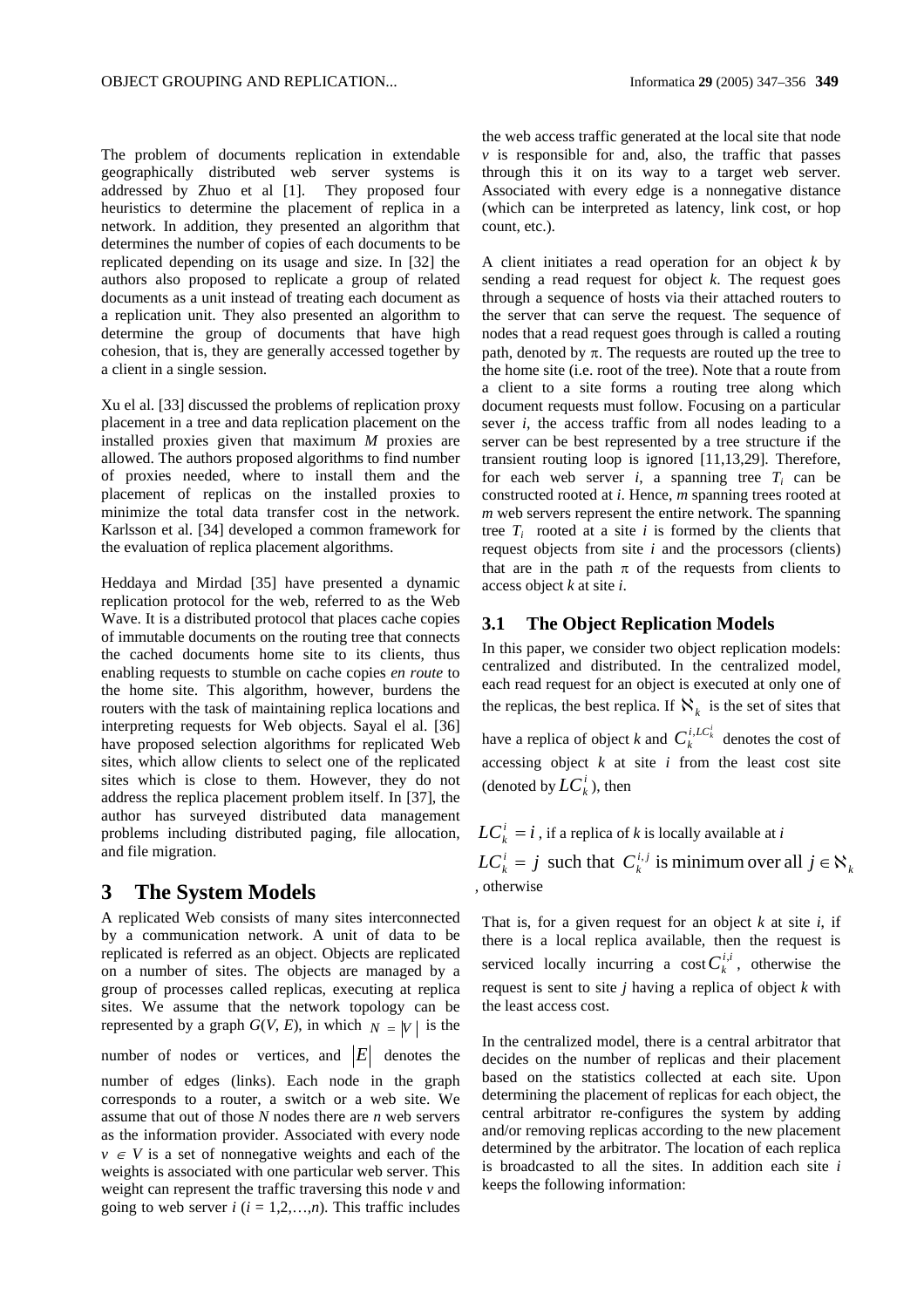$LC_k^i$ : The least cost site to *i* that has a replica of object *k*.

 $C_k^{i,j}$ : The cost of accessing object *k* at site *i* from site *j* on  $\pi$ .

 $f_k^{i,j}$ : The access frequency of object *k* at site *i* from site *j* on  $\pi$ .

 $\aleph_k$ : The set of sites that have a replica of object *k*

In the distributed model, there is no central arbitrator. Similar to centralized model, for a given request for an object *k* at site *i*, if there is a local replica available, then the request is serviced locally incurring a cost  $C_k^{i,i}$ , otherwise the request is sent to site *j* having a replica of object  $k$  with the least access cost. After every time period *T*, each site makes the decision about acquiring or deleting a copy of an object based on the local statistics.

#### **3.2. The Cost Model**

Determining an optimal replication involves generating new allocations and determining their goodness. The evaluation is done in terms of an objective function subject to system constraints. The designation of an objective function reflects the view of goodness of object replication with respect to system design goals. It is not feasible to completely describe a system with just one objective function; instead the objective function should only capture the critical aspects of the system design. Also, the form and the parameters of the objective function should be proper. That is, if the objective function indicates that an allocation is better than the other one then the actual measurements should concur. Keeping in mind these considerations, we develop the objective function for object replication problem as follow:

Suppose that the vertices of *G* issue read requests for an object and copies of that object can be stored at multiple vertices of G. Let there are total *n* sites (web servers) and *m* objects. Let  $f_k^{i,j}$  is the number of read requests for a certain period of time *t* issued at site *i* for object *k* to site *j* on  $\pi$ . Given a request for an object *k* at site *i*, if there is a local replica available, then the request is serviced locally with a cost  $C_k^{i,i}$ , otherwise the request is sent to site *j* having a least access cost replica of object *k* with a cost  $C_k^{i,LC_k^i}$  as explained earlier. If *X* is an  $n \times m$  matrix whose entry  $x_{ik} = 1$  if object *k* is stored at site *i* and  $x_{ik}$  = 0 otherwise, then the cost of serving requests for object *k*  $(1 \leq k \leq m)$  at site *i*  $(1 \leq i \leq n)$  is given by

$$
TC_k^i = (1 - x_{ik}) f_k^{i, LC_k^i} C_k^{i, LC_k^i} + x_{ik} f_k^{i, i} C_k^{i, i}
$$
\n(1)

The cost of serving requests for all the objects at site *i* is:

$$
TC = \sum_{k=1}^{k=m} TC_k^i = \sum_{k=1}^{k=m} \Big[ (1 - x_{ik}) f_k^{i, LC_k^i} C_k^{i, LC_k^i} + x_{ik} f_k^{i, i} C_k^{i, i} \Big] \tag{2}
$$

Hence, the cumulative cost over the whole network for all the objects can be written as:

$$
CC(X) = \sum_{i=1}^{n} \sum_{k=1}^{m} \left[ (1 - x_{ik}) \sum_{L C_k'} f_k^{i, LC_k'} C_k^{i, LC_k'} + x_{ik} f_k^{i, i} C_k^{i, i} \right] \tag{3}
$$

Now, the replica placement problem can be defined as a 0-1 decision problem to find *X* that minimizes (3) under certain constraints. That is, we want to

minimize 
$$
CC(X) = \min \sum_{i=1}^{n} \sum_{k=1}^{m} \left[ (1 - x_{ik}) \sum_{LC_k'} f_k^{i, LC_k'} C_k^{i, LC_k'} + x_{ik} f_k^{i, i} C_k^{i, i} \right]
$$
  
(4)

Subject to

$$
\sum_{i=1}^{n} x_{ik} \ge 1 \text{ for all } 1 \le k \le m
$$
  

$$
\sum_{k=1}^{m} x_{ik} s_k \le TS_i \text{ for all } 1 \le i \le m
$$
 (5)

$$
x_{ik} \in \{0,1\}, \text{for all } i, j \tag{6}
$$

$$
(7)
$$

The first constraint specifies that each object should have at least one copy. If  $s_k$  denotes size of object  $k$  and  $TS_i$  is the total storage capacity of site *i* then the second constraint specifies that the total size of all the objects replicated at node *i* should not exceed its storage capacity.

### **4 Object Grouping**

Almost all the proposed object/document placement and replication algorithms for web on web servers decide about the placement/replication of a complete web site or individual objects comprising a web site. Both of these methods are not realist. It has been shown in various studies that each group of users generally accesses a subset of related pages during a single session. Therefore, it is logical to group documents which have high correlation – that is, the documents that are very likely to be requested by a client in a single session. This would reduce the HTTP redirection throughout a HTTP session and hence improve the response time. Each group then can be replicated on web servers as a unit hence reducing the search space.

In this section, we propose an algorithm to group objects that are highly correlated in the sense that they have high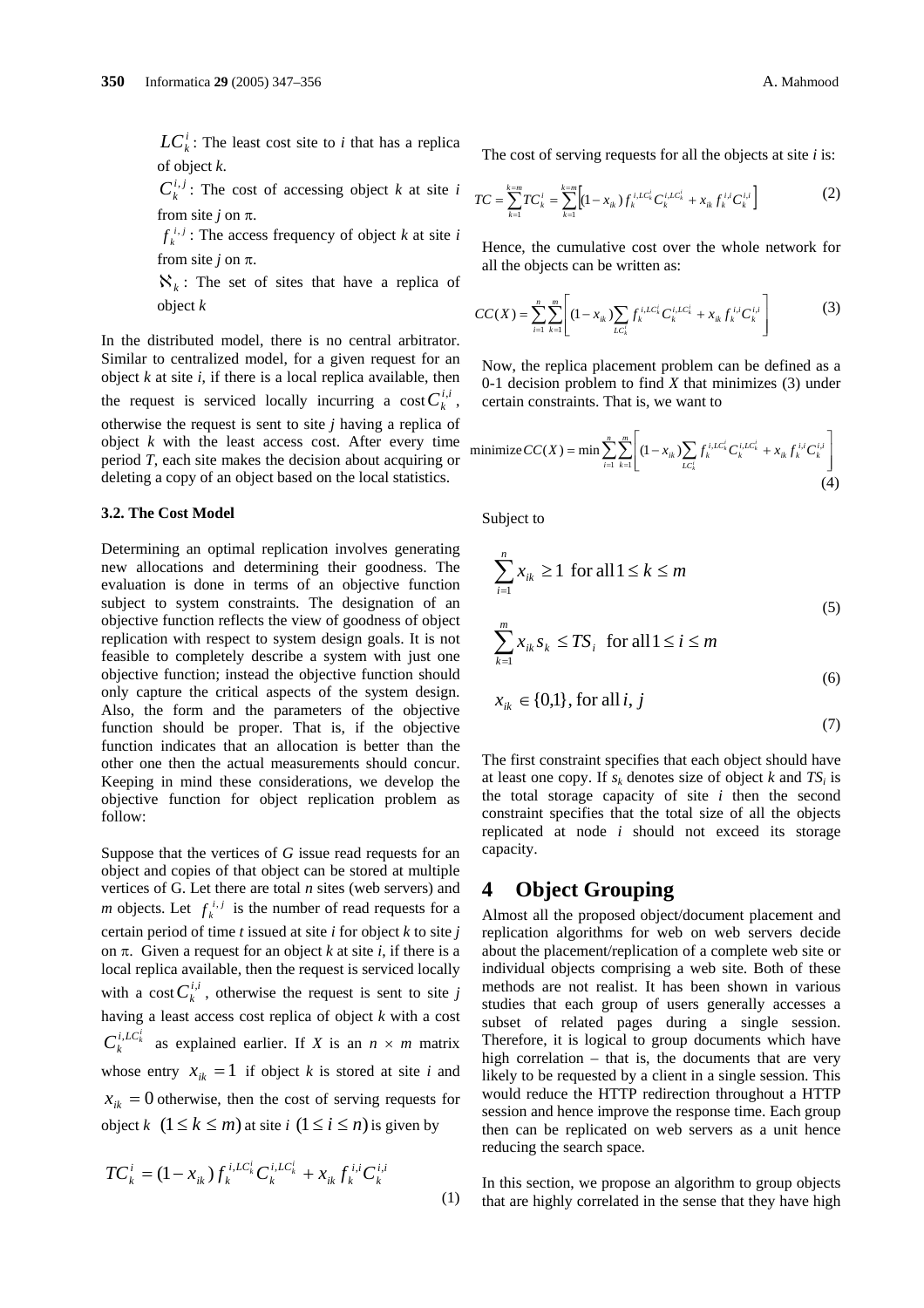probability of being accessed by a client in a single session. The proposed algorithm is an adaptation of the algorithm proposed in [38]. The major difference is that the algorithm in [38] produces non-overlapping groups, that is, each document is placed in a single group but the proposed algorithm may include an object in more than one group. This is particularly important since different users may request for different correlated objects during each session. Also, we use multiple sessions, instead of a single session, originating from a client to obtain object groups for the reasons explained.

The proposed algorithm groups the objects into correlated object clusters based on the user access patterns which are stored in the system access log files. An access log file typically includes the time of request, the URL requested, and the machine from which the request originated (i.e. IP address of the machine). Below, we explain major steps of the algorithm.

- 1. First the log file is processed and divided into sessions where a session is a chronological sequence of document requests from a particular machine in a single session. We assume that each session spans over a finite amount of time. It is important to note that the log file may have multiple sessions for the same user. This gives a better picture of the usage pattern of a user. Also, note that we have to make sure that each request from a machine should be recorded in the log file to obtain an accurate access pattern of users. This can be accomplished by disabling caching, that is, every page sent to a machine contains a header saying that it expires immediately and hence browsers should load a new copy every time a user views that page.
- 2. In step 2, we create a correlation matrix. The correlation between two objects  $O_1$  and  $O_2$  is the probability that they are accessed in the same user session. To calculate correlation between  $O_1$  and  $O_2$ , we scan the log file and count the number of distinct sessions in which  $O<sub>I</sub>$  was accessed after  $O_2$  (*count*( $O_1$ , $O_2$ )) and calculate  $p(O_I|O_2) = count(O_I,O_2)/s(O_I)$ , where  $p(O_I|O_2)$  is the probability of a client visiting  $O<sub>I</sub>$  if it has already visited  $O_2$  and  $s(O_1)$  is the number of sessions in which  $O<sub>I</sub>$  was accessed by a client. Similarly, we compute  $p(O_2|O_1)=count(O_2,$  $O_1$ / $s(O_2)$ , where  $p(O_2|O_1)$  is the probability of  $O_2$  being accessed after  $O_1$  in a session, *count* $(O_2, O_1)$  is the number of sessions in which  $O_2$  is accessed after  $O_1$  and  $s(O_2)$  is the total number of sessions in which  $O_2$  is assessed. The correlation between  $O_1$  and  $O_2$  is the  $min(p(O_1|O_2), p(O_2|O_1))$  to avoid mistaking a asymmetric relationship for a true case of high correlation.
- 3. At step three, we first create a graph corresponding to correlation matrix in which each object is a vertex and each non-zero cell of the correlation matrix is mapped to an edge. The

length of an edge is equal to the correlation probability between two vertices. The edges with a small value are removed from the graph. We then group documents by identifying cliques in the graph. A clique is a subgraph in which each pair of vertices has an edge between them. The algorithm to identify cliques if given in figure 1. The algorithm always starts with a pair of vertices that have the longest edge between them. Both of these vertices are included in the group and edge is removed. Then we examine the rest of the vertices that have not been included in the group and select the next best vertex (a vertex with the highest edge value) that is connected to the vertices already included in the group and include it in the group. In this way we choose the objects that are highly correlated. The size of the clique is bounded by the longest session of its members since there is no need of including an object to a group if it is not accessed in the longest session. Each vertex that is not included in any of groups is included in a separate group having that vertex as its only member.

 $R = \{$  vertices connected to at least one edge $\}$ while  $(R \neq \emptyset)$  { Find the longest edge in *R* with vertices  $O<sub>1</sub>$ and  $O_2$  $V = \{ O_1, O_2 \}$  $G = R \setminus V$ ,  $C = \phi$ *l*=maximum size of *V* while ( $|V| \leq l$ ) { for (each vertex *O* in *G*) { if (*O* is connected to all vertices in *V* ){ Record the shortest edge between o and vertices in *V* Add  $Q$  to  $V$ } } if  $(C \neq \phi)$  { Choose the vertex *O* whose shortest edge to *V* is longest Add *O* to *V* Delete *O* from *G* and *R*  $C = \phi$ *l*=*l*+1 } else { delete  $O_1$  and  $O_2$   $O_1$  and  $O_2$  from *G* and *R* break } } Construct a group for each remaining vertex

Figure 1.Object grouping algorithm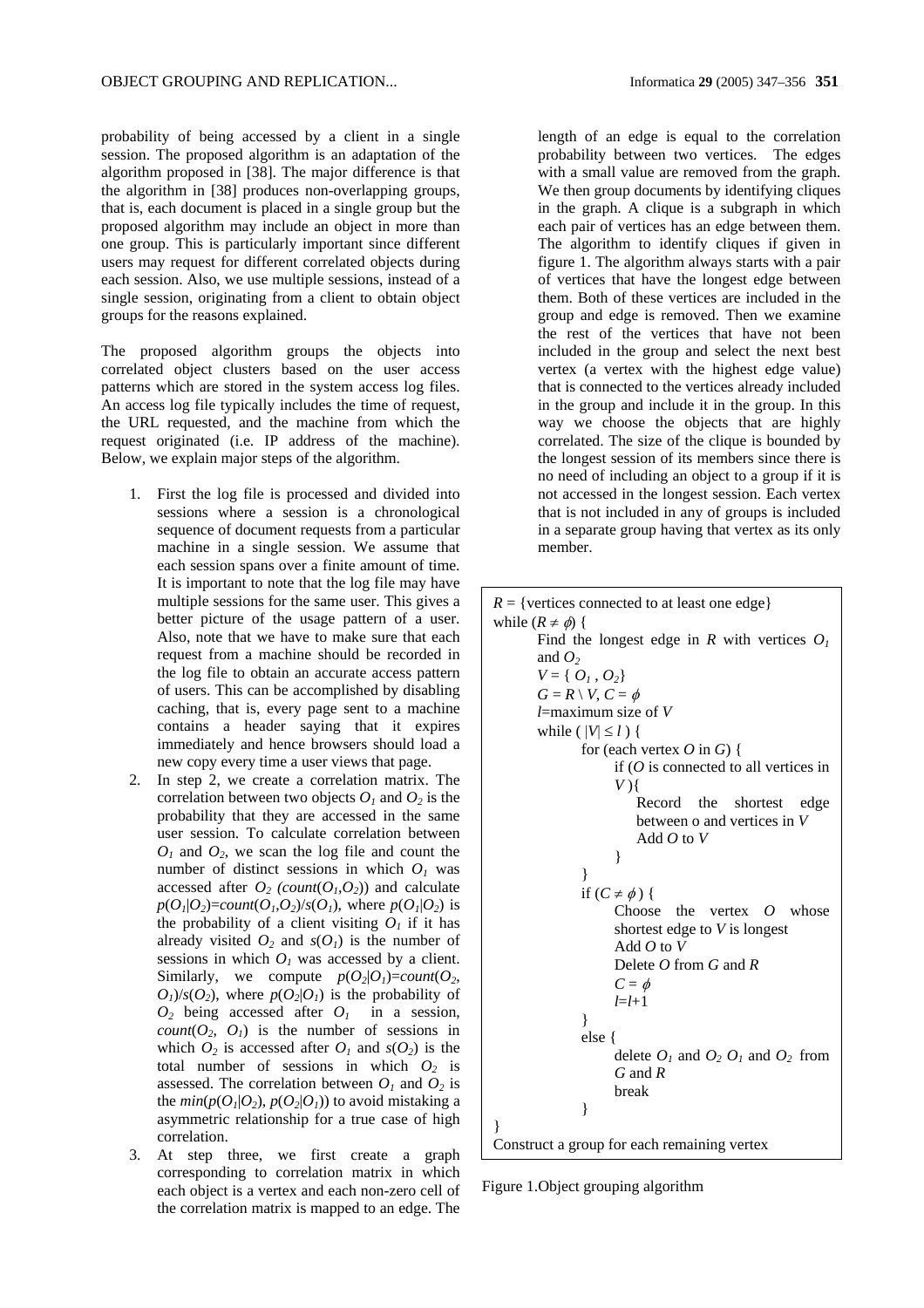## **5 Object Placement and Replication Algorithms**

The replica placement problem described in the previous section reduces to finding 0-1 assignment of the matrix *X* that minimizes the cost function subject to a set of constraints. The time complexity of this type of problems is exponential. In the next section, we present our proposed centralized object replication algorithms.

### **5.1 Centralized Greedy Algorithm**

Our first algorithm is a polynomial time greedy algorithm that is executed at a central server and decides the placements of replicas for each object. The algorithm proceeds as follows: First all the objects groups are organized in descending value of their density to make sure that the objects that are heavily accessed are assigned to the best server. For each object, we determine the number of replicas that should be assigned to various servers using the algorithm proposed in [32]  $(R_k \text{ denotes})$ the number of replica each object k should have). The first object in a group is assigned to most suitable server and then all the other objects in the same group are allocated to the same server if it has enough capacity. The idea is that the documents in the same group have high probability of being accessed in the same session by a client; therefore, keeping them together will improve the response time. If an object cannot be assigned to the same server then we find a server with minimum access cost and assigned the object on that server. After a copy of an object is assigned, then we assign the remaining replica of each object to best servers not having a copy of that object and have the capacity for that object. The complete algorithm is given in figure 2.

#### **5.2. Distributed Object Replication Algorithm**

The algorithm presented in the previous section are centralized in the sense that a central arbitrator collects all the necessary statistics, determines the placement of the objects, and reconfigures the system in accordance with the newly determined allocation. This might involve removing/deleting replicas and adding or migrating replicas by the central arbitrator. However, in the distributed model, there is no central arbitrator. Rather, each site determines for itself which objects it should add/remove based on the current replica placement and

```
Group objects using object group algorithm 
Arrange object groups in descending order of their density 
Arrange objects in each group in descending order of their density 
Determine the number of replicas for each object 
for (k=1; k<= no of objects; k++) replica assigned<sub>k</sub>=0
for g = 1 to no_of_groups {
        while (G_i \neq \phi) {
            k = first_object_in [G_i]A = k // set of objects allocated to j
            if (k has not been allocated) { 
                    j = site with minimum value of (2) such that no constraint is violated if a
                    replica of k is allocated to j
                    Allocate k at j 
                    replica_assigned<sub>k</sub> = replica_assigned<sub>k</sub> + 1
            } 
            G_i = G_i - kwhile (i has capacity and G_i \neq \phi and ) {
                  k = \text{first\_object\_in } G_iAllocate k at j
                  replica_assigned<sub>k</sub> = replica_assigned<sub>k</sub> + 1
                  G_i = G_i - kA = A ∪ k} 
            for ( each k in A ) { 
           for (r= replica_assigned<sub>k</sub>; r \le R_k; r++) {
                     Find a site i not having a replica of k and has minimum value of C_k^{j,i} and if a
                    replica of k is assigned at j and no constraint is violated 
                    Assigned k at j 
                    replica assigned<sub>k</sub> = replica assigned<sub>k</sub> + 1
            } } 
    } 
} 
    Figure 2: Proposed replication algorithm (algorithm 1)
```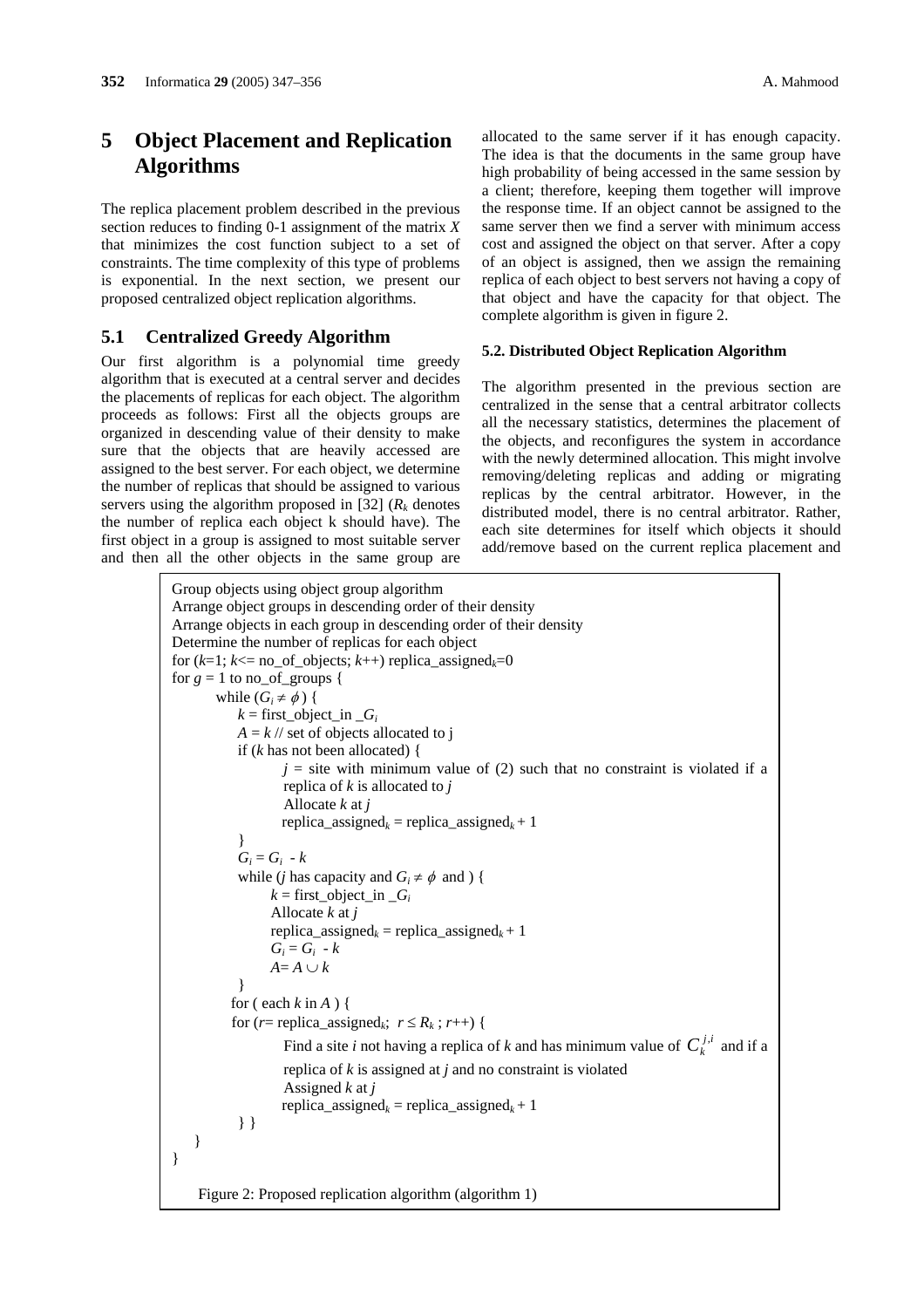for (each object  $k \in K_i$ ) { If (server  $i$  is the only server having a replica of object  $k$ )  $profit_k = a\_max\_number$ else  $\textit{profit}_k = \left| (T C_k^i - f_k^{ \ i,i } C_k^{ \ i, i} ) \right/ s_k \right|$ *k i i k*  $\left( TC_k^i - f_k^{i,i}C_k^{i,i} \right)/s_k$ //  $TC_k^i$  then the cost of serving requests for object *k //* at site *i* from the least cost site  $j \neq i$ } for (each object  $k \in \xi_i$ ) {  $\textit{profit}_k \!=\! \left|\left(\textit{TC}_k^i - f_k^{i,i} \textit{C}_k^{i,i}\right) / \textit{s}_k - \textit{C}_k^{i,LC_k^i} \right| \textit{s}_k\right|$  $_k$   $\sim$   $_k$ *i i k i i k*  $(TC_k^i - f_k^{i,i}C_k^{i,i})/s_k - C_k^{i,LC_k^i}/s$ } Sort all the objects in  $K_i \cup \xi_i$  in descending order of their profit values. Replicate the objects from the sorted list one by one until there is space available on server *i*. Figure 4. The proposed distributed algorithm (algorithm 2)

locally collected statistics as described in section 3.1.

Our proposed distributed object replication algorithm is a polynomial time greedy algorithm where each site keeps the replicas of those objects that are locally evaluated to be the best replicas. Assume that *X* (an  $n \times m$  matrix) represents the current object replication. Initially *X* can be determined by using the algorithm proposed in the previous section. If  $K_i$  and  $\xi_i$  is the set of objects that are replicated at site *i* and the set of objects that are not replicated at site *i* respectively then each site, after every time period *t*, determines which objects it should add/remove based on the current replica placement and locally collected statistics using the following proposed algorithm. The algorithm first calculates the unit loss/profit of removing the local replicas and then the unit profit of having replicas of those objects which are not available locally. It then sorts all the objects in descending values of their profit and replicates top *n* objects which it can accommodate without violating the constraints. The complete algorithm is given in figure 4.

## **6 Experimental Results**

This section presents some performance measures obtained by simulation of the proposed algorithms. We have run several simulation trials. In each simulation run, we model the web as a set of trees having 100-600 sites. The total objects to be replicated were 2000 in all the simulation runs. We use different object sizes which follows a normal distribution. The average object size is taken as 10 KB and maximum size was taken as 100KB. About 64% objects sizes were in the range of 2KB and 16KB. The storage capacity of a server was set randomly in such a way that total storage of all the servers was enough to hold at least one copy of each object at one of the servers. In each trial, we run the replica placement algorithms for 200,000 requests for different objects. We created log files by generating requests for objects for

multiple sessions. This log file was used to group objects. The same log file was used by the proposed algorithms to collect various statistics.

During a simulation run, each site keeps a count *c* of the total number of requests it receives for an object. The latencies are updated periodically for each replica using the formula  $T = 1/(\mu - \lambda)$  where  $\lambda$  is the average arrival rate and  $\mu$  is the average service time. Exponential service time is assumed with an average service rate of 100 transactions/second. The value of *T* is propagated to the clients in the shortest path spanning tree. The cost (latency) at different sites is computed as follows: At the replica site, the average arrival rate is computed and the latency  $T = 1/(\mu - \lambda)$  is broadcast to all the sites of the tree rooted as this replica. At a site *i* of the tree, the communication cost (set randomly) at the neighboring site *j* from which *T* is propagated is added to *T*. This quality will be the cost of accessing the replica from site *i*. At the end of every 20,000 requests, the mean latency required to service all the 20,000 requests is calculated and used as a performance measure of the simulated algorithms.

We studied the performance of our proposed algorithms and compared it with that of random allocation algorithm [28] and greedy algorithm [13]. The random algorithm stores replicas at randomly selected nodes subject to system constraints. The number of replicas for each object was determined by density algorithm [1]. We pick one replica at a time with uniform probability and one node also with uniform probability; and store that replica at that node. If the node already has a replica of that object or allocation of replica at that node violates any of the constraints then another node is selected randomly until the replica is placed at a node. Since the object placement problem is NP-Complete and hence optimal solution cannot be obtained for large problems in a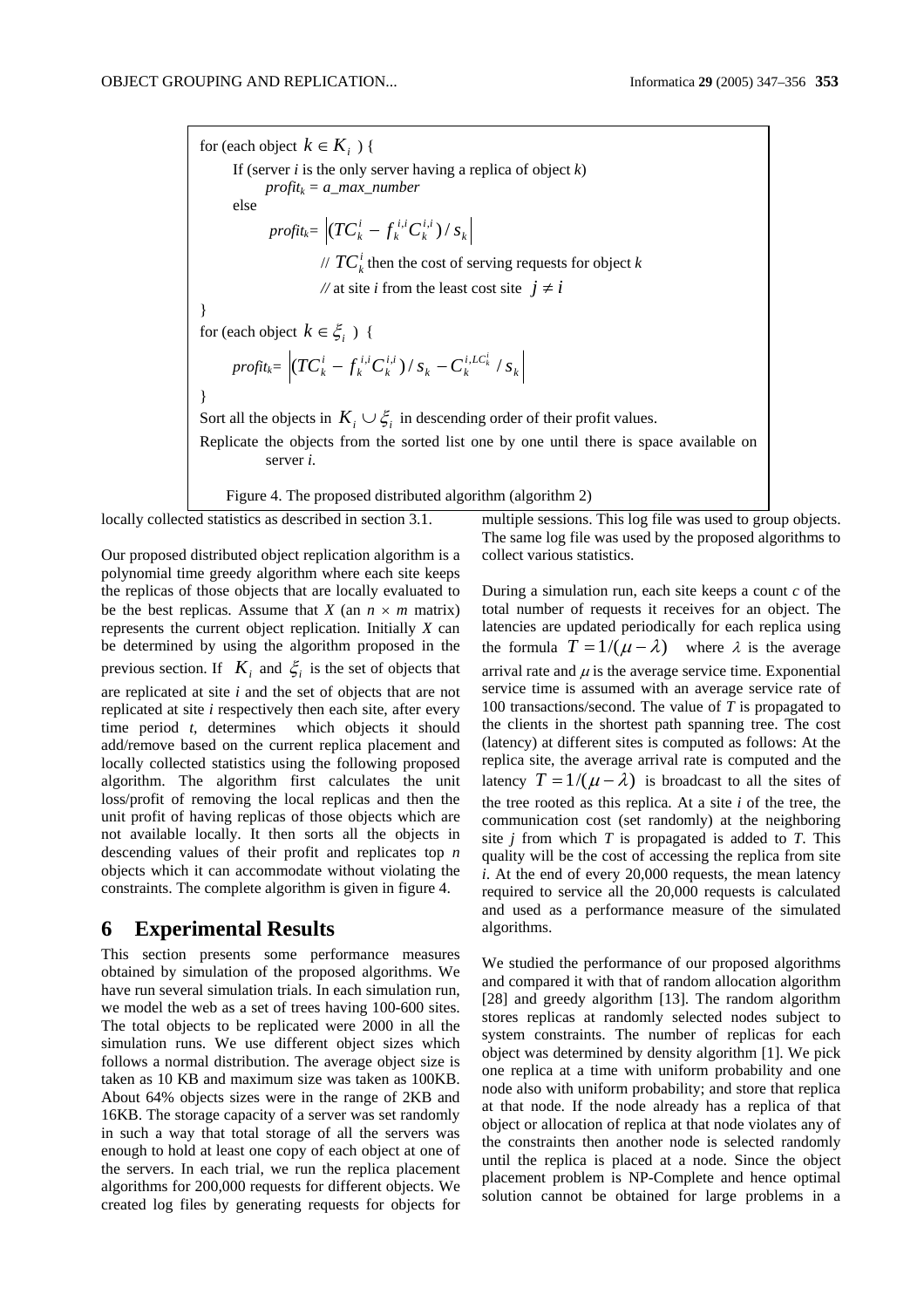reasonable amount of time, the random algorithm provides a good basic on which we can determine how good a heuristic performs than that of a simple random algorithm.

Figure 5 shows the average latency for all the simulation runs for different tree sizes. The figure shows that the average latency decreases for all the algorithms as the number of sites increases in the system. This is because of the fact that as the number of sites increases, more replica of an object can be placed. Also, note that the performance of algorithm 1 and algorithm 2 is comparable demonstrating the effectiveness of the distributed algorithm. The figure 6 shows the average performance of the algorithms for all the system configurations. It is evident that the proposed algorithms perform, on average, better than the greedy and the random algorithm.

To demonstrate how algorithm 2 adapts to the access patterns, we performed a set of experiments. The initial allocation was obtained by randomly placing replicas of each object as explained before. After each 20000 requests, the algorithm is run on each site. We observed the improvement in latency, first by calculating the latency if no reallocation of objects is done and then by allowing the algorithm to adjust the replication using the statistics. The results are shown in figure 7. It is evident from the figure that the algorithm reduces the latency every time it is executed. Initially the improvement is significantly high since the initial allocation was obtained randomly. After a number of runs, the performance of algorithm 2 is comparable with that of algorithm 1.

## **7 Conclusions**

Object replication on a cluster of web servers is a promising technique to achieving better performance. However, one needs to determine the number of replicas of each object and their locations in a distributed web server system. Choosing right number of replicas and their location is a non-trivial problem. In this paper, we presented an object grouping algorithm and two object replication algorithms. The object grouping algorithm groups web objects based on the client access patterns stored in access log file. The documents that are correlated and have high probability of being accessed by a client in a single session are put into the same group so that they can be allocated, preferably on the same server. The first proposed for object replication is a centralized one in the sense that a central site determines the replica placement in a graph to minimize a cost function subject to the capacity constraints of the sites. The second algorithm is a distributed algorithm and hence does not need a central site for determining object placement. Rather, each site collects certain statistics and decisions are made locally at each site on the objects to be stored at the site. Taken each algorithm individually, simulation results show that each algorithm improves the latency of the transactions performed at different sites as the number of sites is increased. A comparison of the

proposed algorithms with greedy and random algorithms demonstrates the superiority of the proposed algorithms.



Figure 5. Mean latency for different tree sizes



Figure6. Average latency for all simulation runs



Figure 7. Average % improvement in latency achieved by algorithm 2

### **References**

- [1] ZHUO, L., WANG, C-L. and LAU, F. C. M., Document Replication and Distribution in Extensible Geographically Distributed Web Servers, J. of Parallel and Distributed Computing, Vol. 63, 2003, No. 10, pp. 927-944.
- [2] PHOHA, V. V., IYENGAR S. S. and KANNAN, R., Faster Web Page Allocation with Neural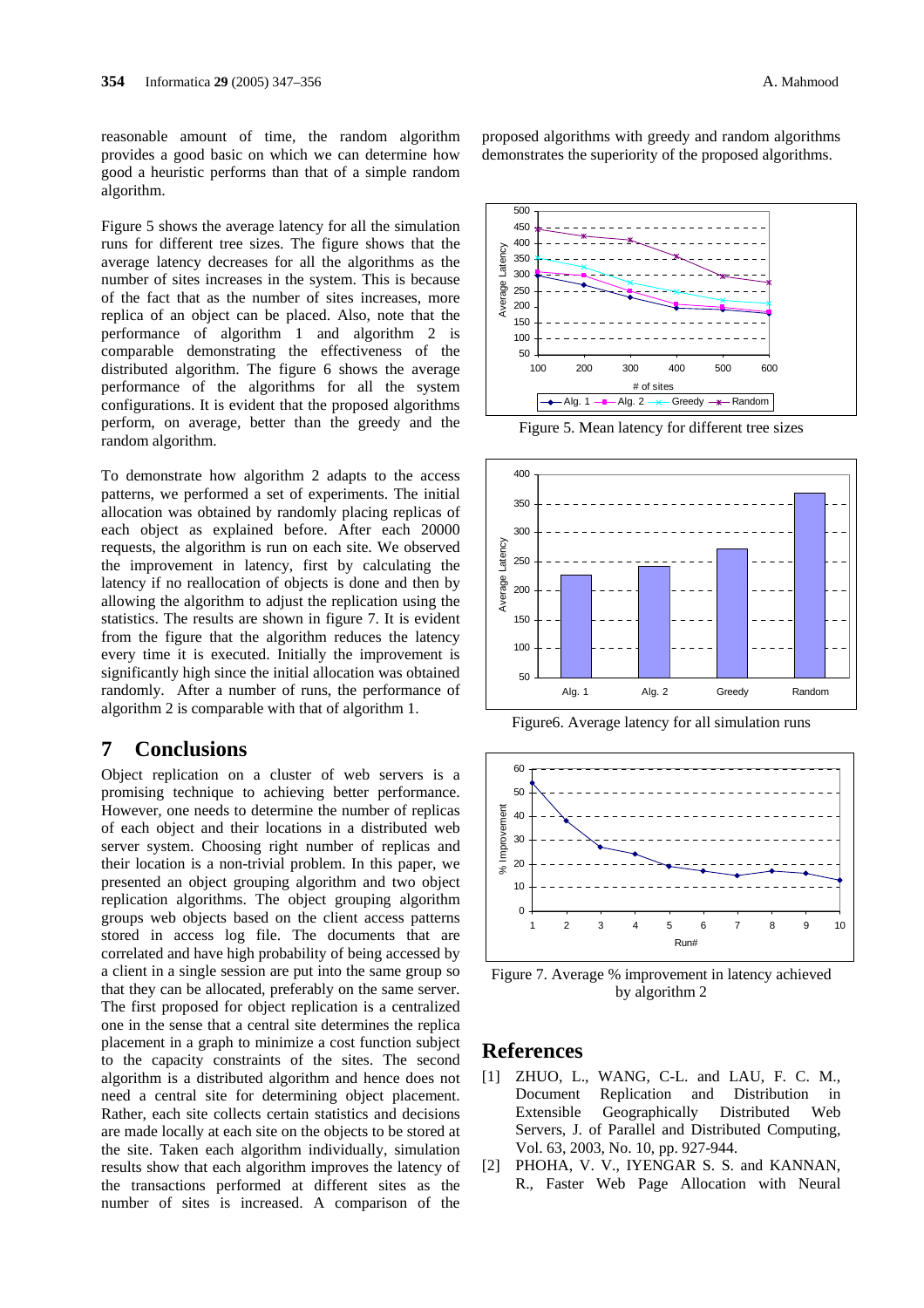Networks. IEEE Internet Computing, Vol. 6, 2002, No. 6, pp. 18-25.

- [3] KALPAKIS, K., DASGUPTA, K. and WOLFSON, O., Optimal Placement of Replicas in Trees with Read, Write and Storage Costs. IEEE Trans. On Parallel and Distributed Systems, Vol. 12, 2001, No. 6, pp. 628-637.
- [4] ABRAMS, M., STANDRIDGE, C. R., ABDULLA, G., WILLIAMS, S., and FOX, E. A., Caching Proxies: Limitations and Potentials. Proc. 4<sup>th</sup> International World Wide Web Conference, Boston, Dec. 1995, pp. 119-133.
- [5] CARDELLINI, V. COLAJANNI, M., and YU, P. S., Dynamic Load Balancing on Web-Server Systems. IEEE Internet Computing, Vol. 3, 1999, No. 3, pp. 28-39.
- [6] COLAJANNI, M., YU, P. S., Analysis of Task Assignment Policies in Scalable Distributed Web Server Systems. IEEE Trans. On Parallel and Distributed Systems, Vol. 9, 1988, No. 6, pp. 585- 600.
- [7] KWAN, T. T., MCGRATH, R. E. and REED, D. E., NCSA's World Wide Web Server: Design and Performance. IEEE Computer, Vol. 28, 1995, No. 11, pp. 68-74.
- [8] BAKER, S. M. and MOON, B., Scalable Web Server Design for Distributed Data Management. Proc. Of 15<sup>th</sup> Int. Conference on Data Engineering, Sydney, March 1999, pp. 96-110.
- [9] LI, Q. Z. and MOON, B., Distributed Cooperative Apache Web Server. Proc.  $10<sup>th</sup>$  Int. World Wide Web Conference, Hong Kong, May 2001.
- [10] RISKA, A. Sun, W., SMIMI, E, and CIARDO, G., ADATPTLOAD: Effective Load Balancing in Clustered Web Servers Under Transient Load Conditions. Proc. 22<sup>nd</sup> Int. Conf. on Distributed Systems, Austria, July 2002.
- [11] LI, B., Content Replication in a Distributed and Controlled Environment. J. of Parallel and Distributed Computing, Vol. 59, 1999, No. 2, pp. 229-251.
- [12] KARLSSON, M. and KARAMANOLIS, C., Choosing Replica Placement Heuristics for Wide-Area Systems. International Conference on Distributed Computing Systems (ICDCS) 2004, available at a strategies at a strategies at a strategies at a strategies at a strategies at a strategies at a http://www.hpl.hp.com/personal/Magnus\_Karlsson.
- [13] TENZAKHTI, F., DAY, K. and OLUD-KHAOUA, M., Replication Algorithms for the Word-Wide Web. J. of System Architecture, Vol. 50, 2004, pp. 591-605.
- [14] DOWDY, L. and FOSTER, D., Comparative Models of the File Assignment Problem. Computer Surveys, Vol.14, 1982, No. 2, pp. 287-313.
- [15] CHU, W. W., Optimal File Allocation in a Multiple Computer System. IEEE Trans. On Computers, Vol. 18, 1969, No. 10, pp. 885-889.
- [16] OZSU, M. T. and VALDURIEZ, P., Principles of Distributed Database System. Englewood Cliff, N. J.: Prentice Hall, 1999.
- [17] APERS, P. G. M., Data Allocation in Distributed Database Systems. ACM transactions on Database Systems, Vol. 13, 1998, No. 3, pp. 263-304.
- [18] CERI, S., MARTELLA, G. and G. PELAGATTI, G., Optimal File Allocation in a Computer Network: A Solution Method Based on Knapsack Problem. Computer Networks, Vol. 6, 1982, No. 11, pp. 345-357.
- [19] FISHER, M. K. and HOCHBAUM, D. S., Database Location in Computer Networks. J. ACM, Vol. 27, 1980, No. 10, pp. 718-735.
- [20] CHANG, S. K. and LIU, A. C., File Allocation in Distributed Database. Int. J. Computer Information Science. Vol. 11, 1982, pp. 325-340.
- [21] AWERBUCH, B., BARTAL, Y. and A. FIAT, A., Competitive Distributed File Allocation. Proc. 25<sup>th</sup> Annual ACM Symposium on Theory of Computing, Victoria, May 1993, pp. 164-173.
- [22] LOIKOPOULOS, T. and AHMED, I., Static and Dynamic Data Replication Algorithms for Fast Information Access in Large Distributed Systems. 20<sup>th</sup> IEEE conference on Distributed Computing Systems, Taipei, 2000.
- [23] GAVISH, B. and SHENG, O. R. L., Dynamic File Migration in Distributed Computer Systems. Comm. of ACM, Vol. 33, 1990, No. 1, pp. 177-189.
- [24] KWOK, Y. K., KARLAPALEM, K., AHMED, I. and PUN, N. P., Design and Evaluation of Data Allocation Algorithms for Distributed Multimedia Database Systems. IEEE J. Selected Areas of Communications, Vol.17, 1996, No. 7, pp. 1332- 1348.
- [25] BISDIKIAN, C. and PATEL, B., Cost-Based Program Allocation for Distributed Multimedia-On-Demand Systems. IEEE Multimedia, Vol. 3, 1996, No. 3, pp. 62-76.
- [26] OIU, L., PADMANABHAM, V. N. and VOELKER, G. M., On the Placement of Web Server Replicas. In Proc. Of 20th IEEE INFOCOM, Anchorage, USA, April 2001, pp. 1587-1596.
- [27] RADOSLAVOV, P., GOVINDAN, R. and ESTRIN, D., Topology Informed Internet Replica Placement. Proc. 6th Int. workshop on Web Caching and Content Distribution, Boston, June 2001, Available at http://www.cs.bu.edu/techreports/2001-017 wcw01-proceedings.
- [28] KANGASHARJU, J., ROBERTS, J. and ROSS, K. W., Object Replication Strategies in Content Distribution Networks. Computer Communications, Vol. 25, 2002, No. 4, pp. 367-383.
- [29] WOLFSON, O. JAJODIA, S. and HUANG, Y., An Adaptive Data Replication Algorithm. ACM Trans. Database Systems, Vol. 22, 1997, No. 2, pp. 255- 314.
- [30] BESTAVROS, A.: Demand-Based Document Dissemination to Reduce Traffic and Balance Load in Distributed Information Systems. Proc. IEEE Symp. On Parallel and Distributed Processing, 1995, pp. 338-345.